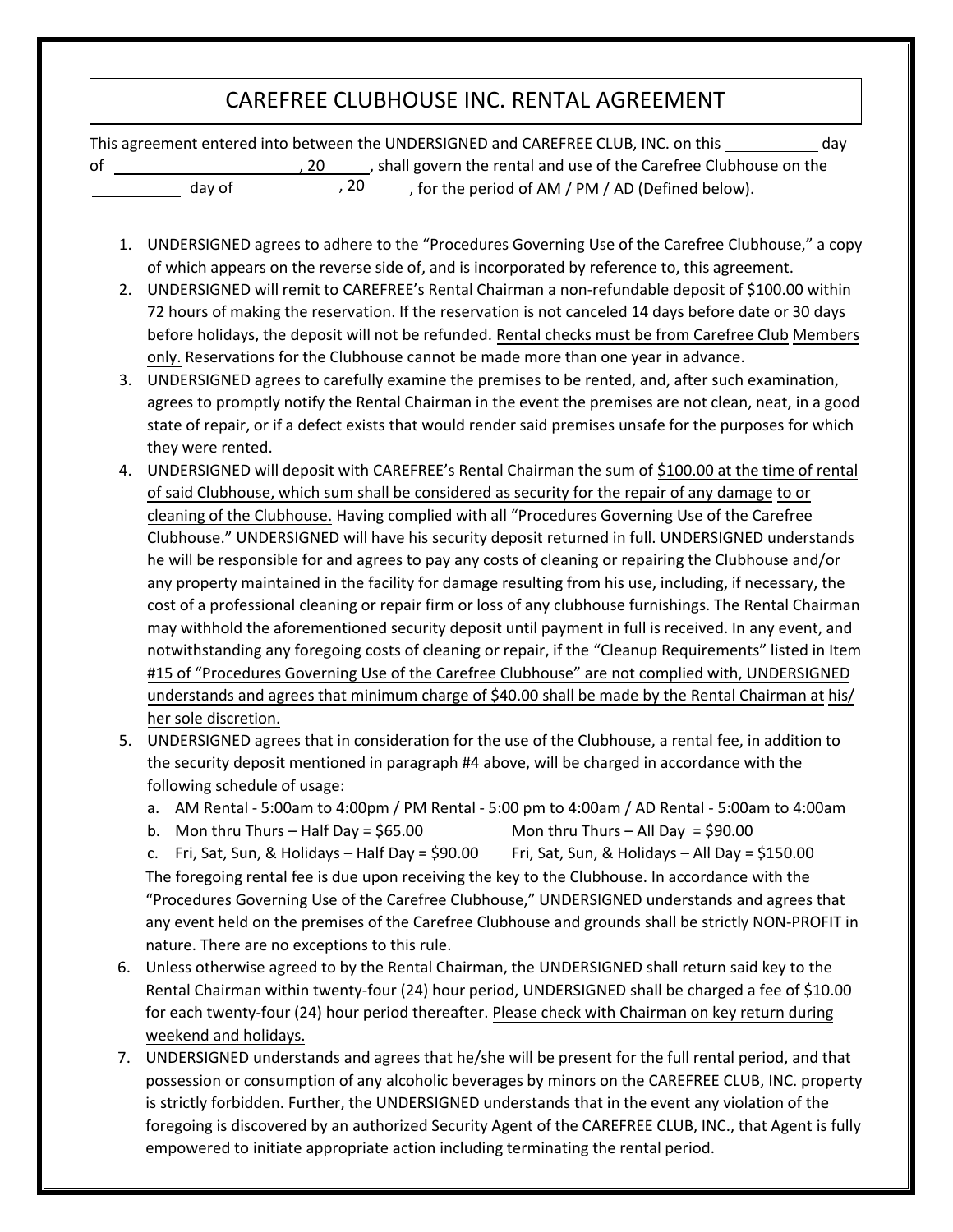- 8. UNDERSIGNED agrees to inform all guests of the rules and procedures governing the use of the rented premises, either verbally or by posting a copy of said governing rules in a conspicuous place. Premises defined as within the interior walls of the clubhouse and the outside patio area to the west of the entrance. Additional area is available upon request, but would require additional charges/fees.
- 9. UNDERSIGNED understands and agrees to inform all guests that all personal property placed in or around the Clubhouse, including, but no limited to motor vehicles parked on the premises, shall be so placed at the sole risk of the owners of such property. Children/Minors are required to be supervised by an attending Adult at all times during the entire time of rental, and while on Carefree Club Grounds.
- 10. UNDERSIGNED agrees to indemnify and hold harmless from any liability arising out of, or connected with UNDERSIGNED's use of said Clubhouse, CAREFREE CLUB, INC., and each of its directors, officers,

(Signature for Carefree Club, Inc.)

(317) 625-2582

Clubhouse Chairman Phone

|                            | Amt. | <b>CHECK#</b><br>or CASH | Date<br><b>Received</b> |
|----------------------------|------|--------------------------|-------------------------|
| Reserve Fee /              |      |                          |                         |
| Damage Deposit             |      |                          |                         |
|                            |      |                          |                         |
| <b>Rental Fee</b>          |      |                          |                         |
|                            |      |                          |                         |
| <b>Balance</b>             |      |                          |                         |
|                            |      |                          |                         |
| Damage Deposit<br>Returned |      |                          |                         |

| (Carefree Club Member Printed Name)                                                                                                 |  |  |
|-------------------------------------------------------------------------------------------------------------------------------------|--|--|
|                                                                                                                                     |  |  |
| (Carefree Club Member Signature)                                                                                                    |  |  |
|                                                                                                                                     |  |  |
| Cell Phone<br><u> Terminal de la propincia de la propincia de la propincia de la propincia de la propincia de la propincia de l</u> |  |  |
|                                                                                                                                     |  |  |
| Work Phone                                                                                                                          |  |  |
| LOT #                                                                                                                               |  |  |
| Nature of Event:                                                                                                                    |  |  |
| Notes:                                                                                                                              |  |  |
|                                                                                                                                     |  |  |

## **ALL CAREFREE CLUB GROUNDS ARE SMOKE FREE**

A CLEAN-UP FEE OF \$40 WILL BE IMPOSED FOR TOBACCO LITTER

"Grounds" includes:

- Entire parking lot
- Outside clubhouse doors and surrounding patio
- Playground
- Basketball and tennis courts, and all grassy areas on the property

NOTE: Occupancy on your day of rental is not guaranteed before your rental start time. AM rentals start at 5:00am and end at 4:00pm, PM rentals start at 5:00pm and end at 4:00am, and AD rentals start at 5:00am and end at 4:00am.

If there are any problems call the Clubhouse manager at (317) 625-2582 and leave a message if there is no answer or email clubhouse@carefreeclub.org.